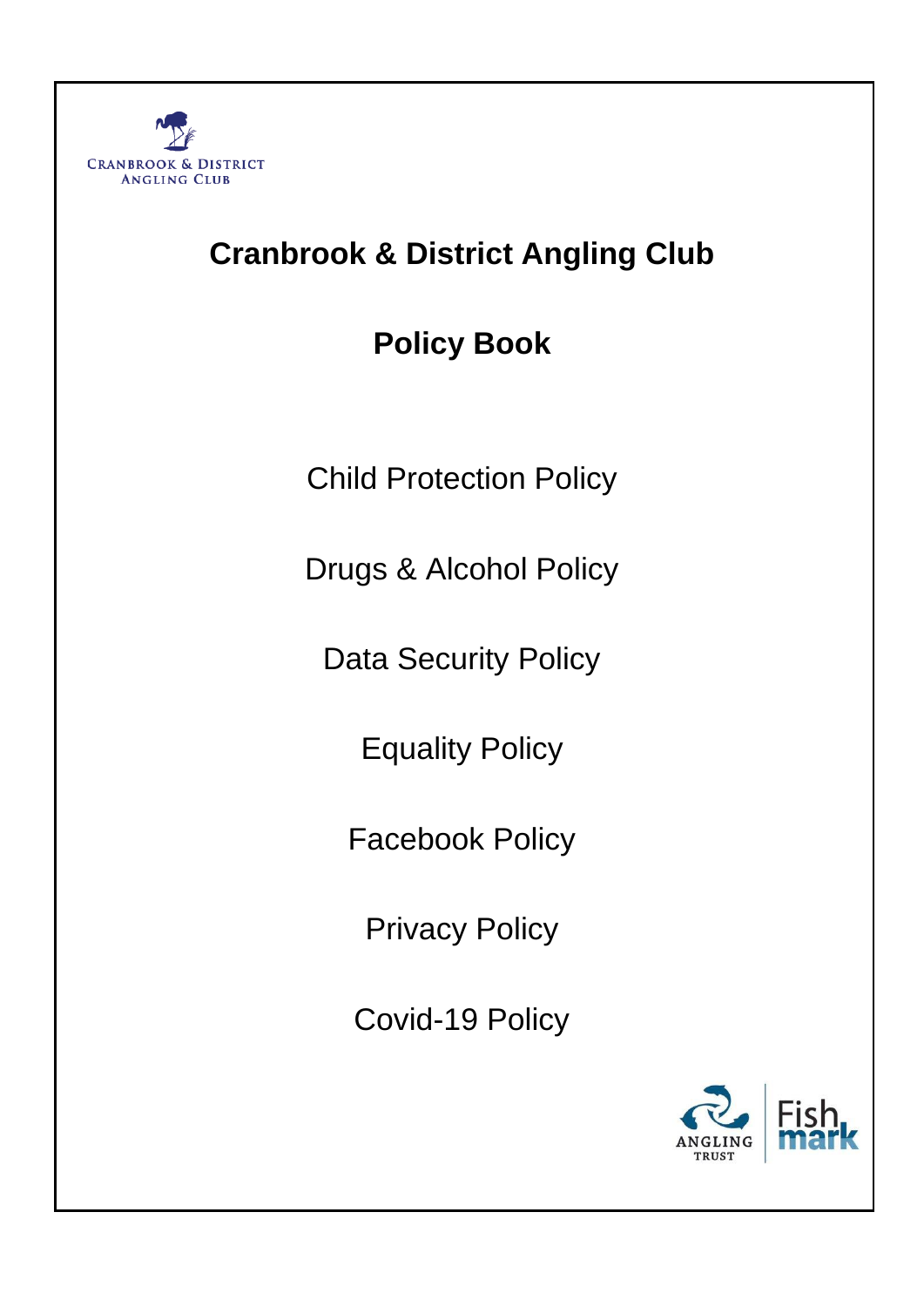

# **Child Protection Policy Statement**

**CADAC** acknowledges the duty of care to safeguard and promote the welfare of children and is committed to ensuring that this practice reflects the statutory responsibilities, government guidance and complies with best practice and The Child Protection in Sport requirements.

The policy recognises that the welfare and interests of children are paramount in all circumstances. It aims to ensure that regardless of age, gender, religion or beliefs, ethnicity, disability, sexual orientation or socio-economic background, all children:

- Have positive and enjoyable experience in sport in all activities run and supported by **CADAC** and are able to do so in a safe and child centered environment.
- Are protected from abuse whilst participating in angling or outside activity

#### **AIMS**

**CADAC** acknowledges that some children, including disabled children and young people or those from ethnic minority communities, can be particularly vulnerable to abuse and we accept the responsibility to take reasonable and appropriate steps to ensure their welfare.

As part of our safeguarding policy the **CADAC** will:

- **promote** and prioritise the safety and wellbeing of children and young people
- **ensure** everyone understands their roles and responsibilities in respect of safeguarding and is provided with appropriate learning opportunities to recognise, identify and respond to signs of abuse, neglect and other safeguarding concerns relating to children and young people
- **ensure** appropriate action is taken in the event of incidents/concerns of abuse and support provided to the individual/s who raise or disclose the concern
- **ensure** that confidential, detailed and accurate records of all safeguarding concerns are maintained and securely stored
- **prevent** the employment/deployment of unsuitable individuals
- **ensure** robust safeguarding arrangements and procedures are in operation
- **support** the training and development of all those supporting safeguarding standards in angling

The policy and procedures will be widely promoted and are mandatory for everyone involved in **CADAC**. Failure to comply with the policy and procedures will be addressed without delay and may ultimately result in dismissal/exclusion from the organisation.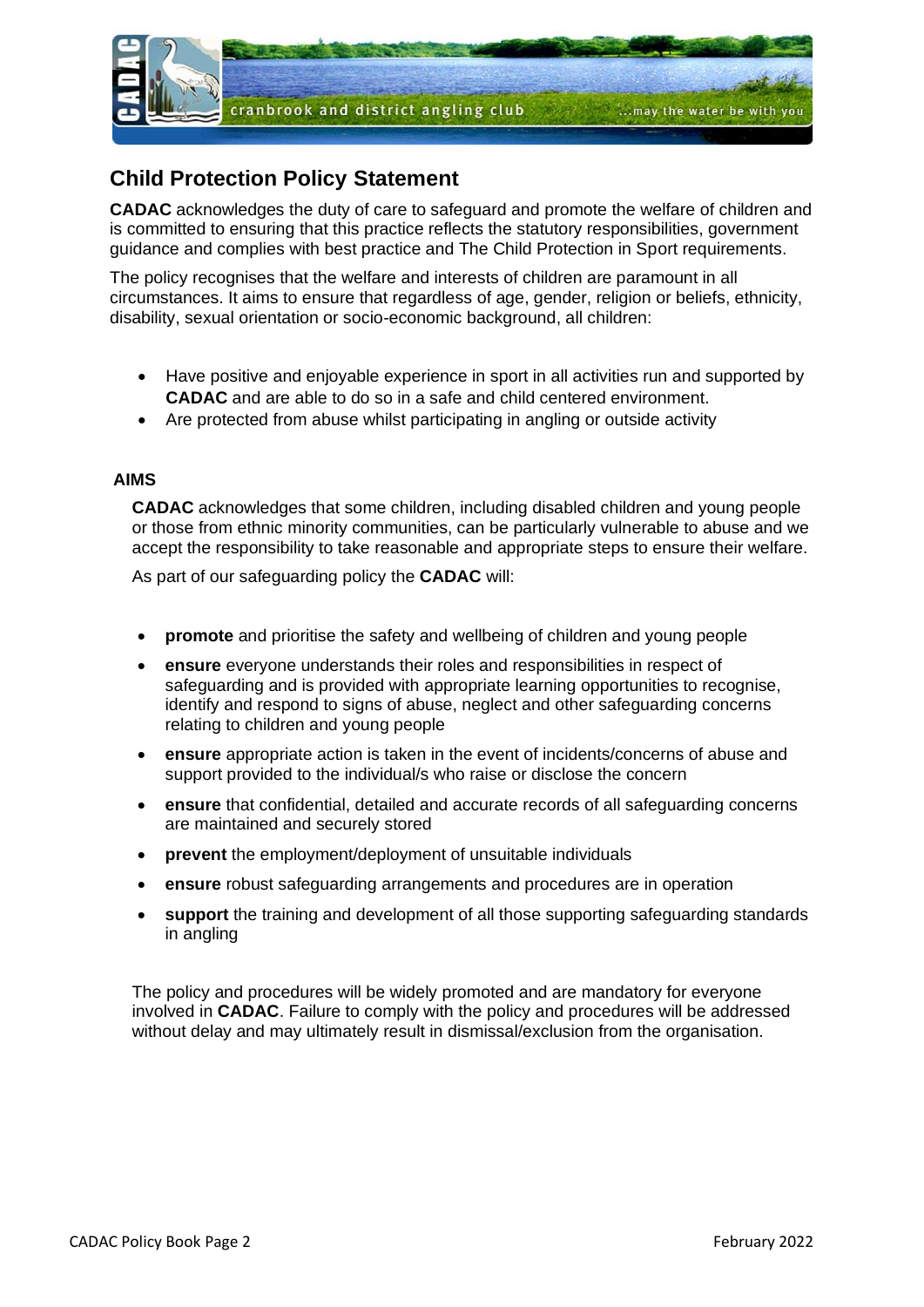

# **Child Protection Policy Application**

### **PRINCIPLES**

- The welfare of children is always paramount
- All children, whatever their age, culture, disability, gender, language, ethnic origin and religious beliefs have the right to protection from abuse
- All suspicions and allegations of abuse and poor practice will be taken seriously and responded to swiftly and appropriately
- All staff and volunteers working in angling have a responsibility to report concerns to the Club Welfare Officer
- Adults staff, volunteers, coaches, referees and members will be supported to understand their role and responsibility with regard to the duty of care and protection of children and young people
- Individuals will receive support through education and training to be aware of and understand best practice and how to manage any welfare or child protection issues that may come to light

### **RESPONSIBILITIES**

- **CADAC's** Child Protection Policy will be available to all members, parents, staff, volunteers and participants
- The Policy will be reviewed every three years by the CADAC Committee, and amended as appropriate. Guidance from the Angling Trust will be sought as part of the review process
- The CADC Committee has a responsibility for ensuring that the policy and procedures are implemented, including taking any appropriate disciplinary action necessary
- The Club Welfare Officer has responsibility for responding to any allegations, concerns or child protection incidents, passing information to the appropriate National Governing Body Lead Child Protection Officer and informing the appropriate club staff
- Parents have a responsibility to work together with the club in implementing procedures and providing their children with the necessary information to safeguard themselves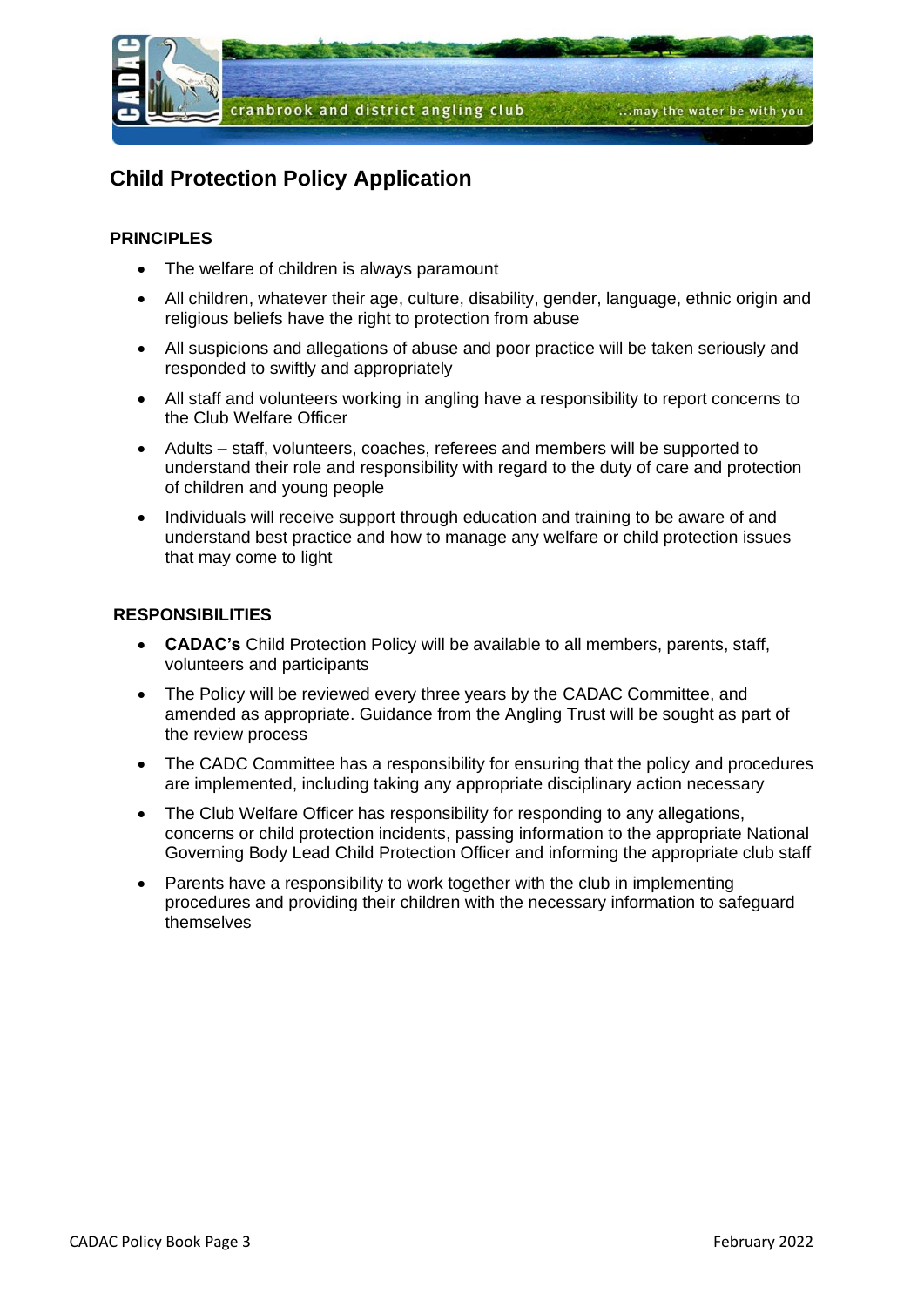

# **Drugs & Alcohol Policy Statement**

Being under the influence of alcohol or drugs can seriously impair an individual's judgement and reactions leading to an increased risk of accidents and injuries occurring.

The aim of this policy is to ensure the safety of all club members by having clear guidelines in place regarding use and possession of alcohol and drugs.

#### **Scope**

- The Club's alcohol and drugs policy applies to all members and their quests.
- The *rules* laid out in this policy apply to all members and their guests.
- Misconduct in relation to alcohol and drugs will be dealt with by the Committee.

### **Drugs & Alcohol Policy Application**

The Club's policy is that whilst fishing and at all times whilst on club venues, members must be free from the influence of drugs or alcohol. This will help to ensure the health and safety of themselves and others with whom they are responsible for or come into contact with. For those reasons, the following guidelines will be strictly enforced.

No member or their guest shall -

- Fish or try to fish when unfit due to alcohol or drugs (whether illegal or not) or to substance abuse;
- Be in possession of excessive alcohol or illegal drugs\* whilst on club waters;
- Supply others with excessive alcohol or illegal drugs\*;
- Consume excessive alcohol or illegal drugs or abuse any substance whilst on club waters.

\*Illegal drugs include but are not limited to heroin, cannabis/marijuana, cocaine, ecstasy and amphetamines

In addition, members and their guests must ensure they are aware of the side effects of any prescription drugs;

The Committee will take action for any reported breach of these guidelines, which may include suspension or termination of their membership.

When a bailiff has reasonable belief that an individual is under the influence of alcohol or drugs whilst on club waters and is a cause for concern, they will be asked to leave the venue immediately.

In addition, possession of or dealing in illegal drugs whilst on club waters will, without exception, be reported to the Police.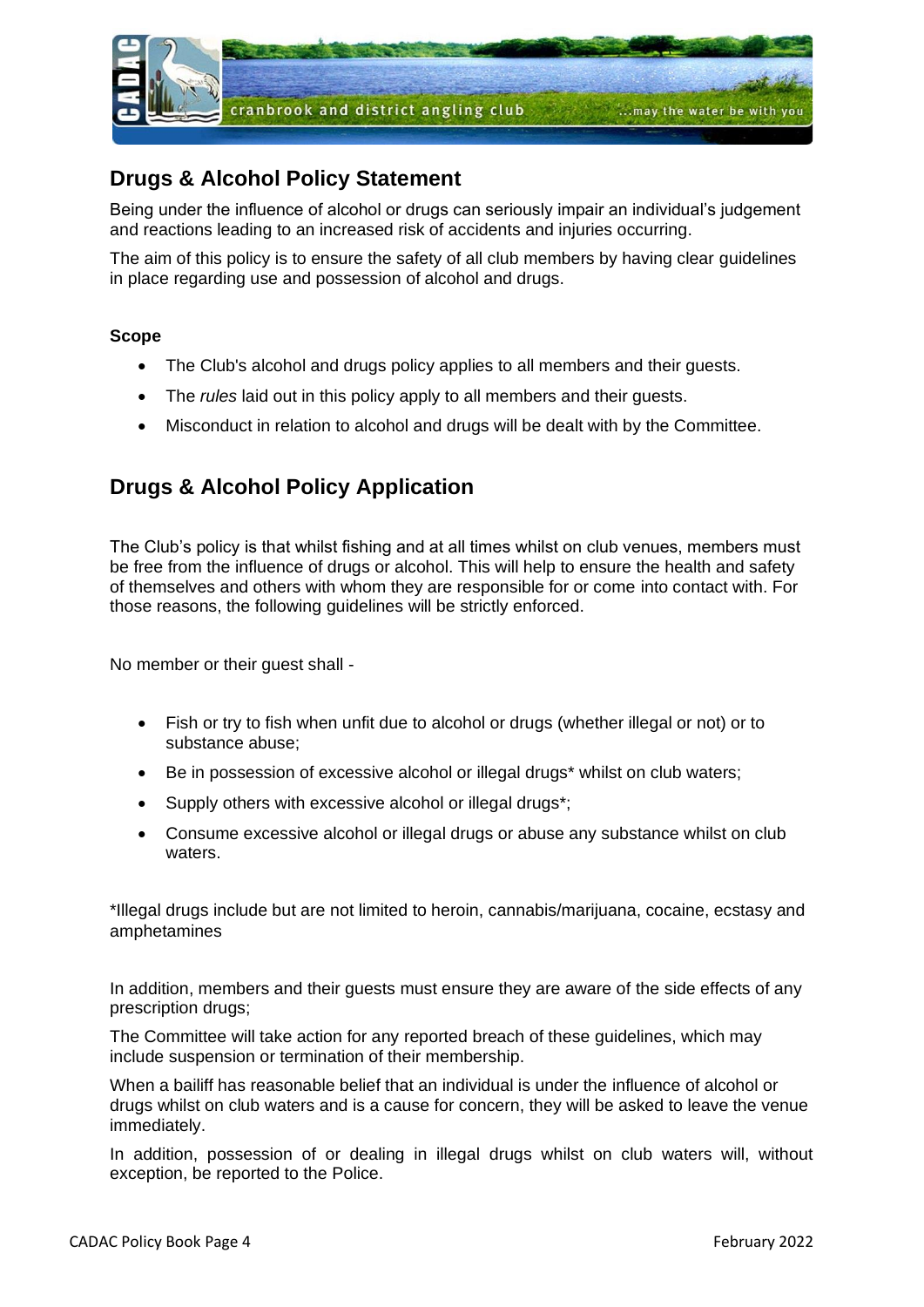

### **Data Security Policy Statement**

- CADAC will use personal data only in connection with the activities relating to the effective running of the club.
- CADAC will request members to submit personal data to enable the club to operate effectively.
- Personal details will only be held on a limited number of storage devices or hard drives being used by a limited number of authorised committee members.
- All databases will be stored in Excel spreadsheet format and the spreadsheet will be password protected.
- Personal contact details e.g. email addresses and telephone numbers for Junior members will be held in a higher level access database with only access given to the Membership Secretary or their representative and the Child Welfare Contact. One person having access will have attended a Child Protection course and have appropriate certification.
- Data submitted as part of the application process e.g. joining or re-joining in hard copy form will be disposed of appropriately and in a secure manner e.g. shredding, in June of the following year. Any other hard copy data will be held in a locked filing cabinet.
- Data from previous members will be used responsibly and also stored securely. We reserve the right to contact former members to update them on club membership and to promote possible membership i.e. re-joining.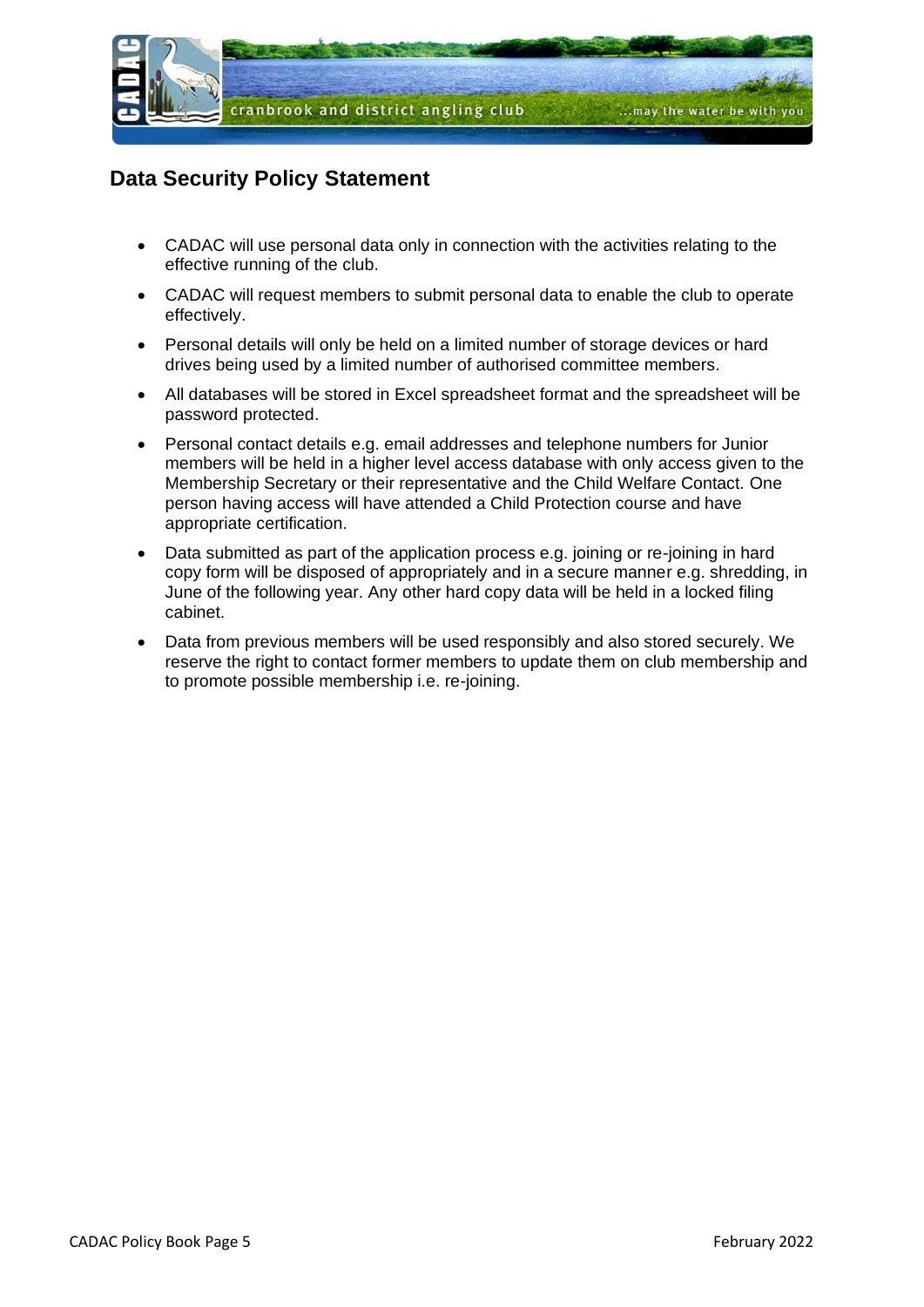

# **Equality Policy Statement**

This club is committed to ensuring that equality is incorporated across all aspects of its development. In doing so it acknowledges and adopts the following Sport England definition of sports equality:

*Sports equality is about fairness in sport, equality of access, recognising inequalities and taking steps to address them. It is about changing the culture and structure of sport to ensure it becomes equally accessible to everyone in society.*

- The club respects the rights, dignity and worth of every person and will treat everyone equally within the context of angling, regardless of age, ability, gender, race, ethnicity, religious belief, sexuality or social/economic status.
- The club is committed to everyone having the right to enjoy angling in an environment free from threat of intimidation, harassment and abuse.
- All club members have a responsibility to oppose discriminatory behaviour and promote equality of opportunity.
- The club will deal with any incidence of discriminatory behaviour seriously, according to club disciplinary procedures.
- The Club has agreed the following Equality Statement, which reflects our objectives and approach to opportunity within the club and outside it, at all times:

CADAC is fully committed to the principles of equality of opportunity and is responsible for ensuring that no member, volunteer or coach, receives less favourable treatment on the grounds of age, gender, disability, race, ethnic origin, nationality, colour, parental or marital status, pregnancy, religious belief, social status, sexual orientation or political belief. CADAC will ensure that everyone who wishes has an equal opportunity to participate in all disciplines of the sport of angling at all levels and in all roles, whether as a participant, coach, volunteer or official, in or outside the club.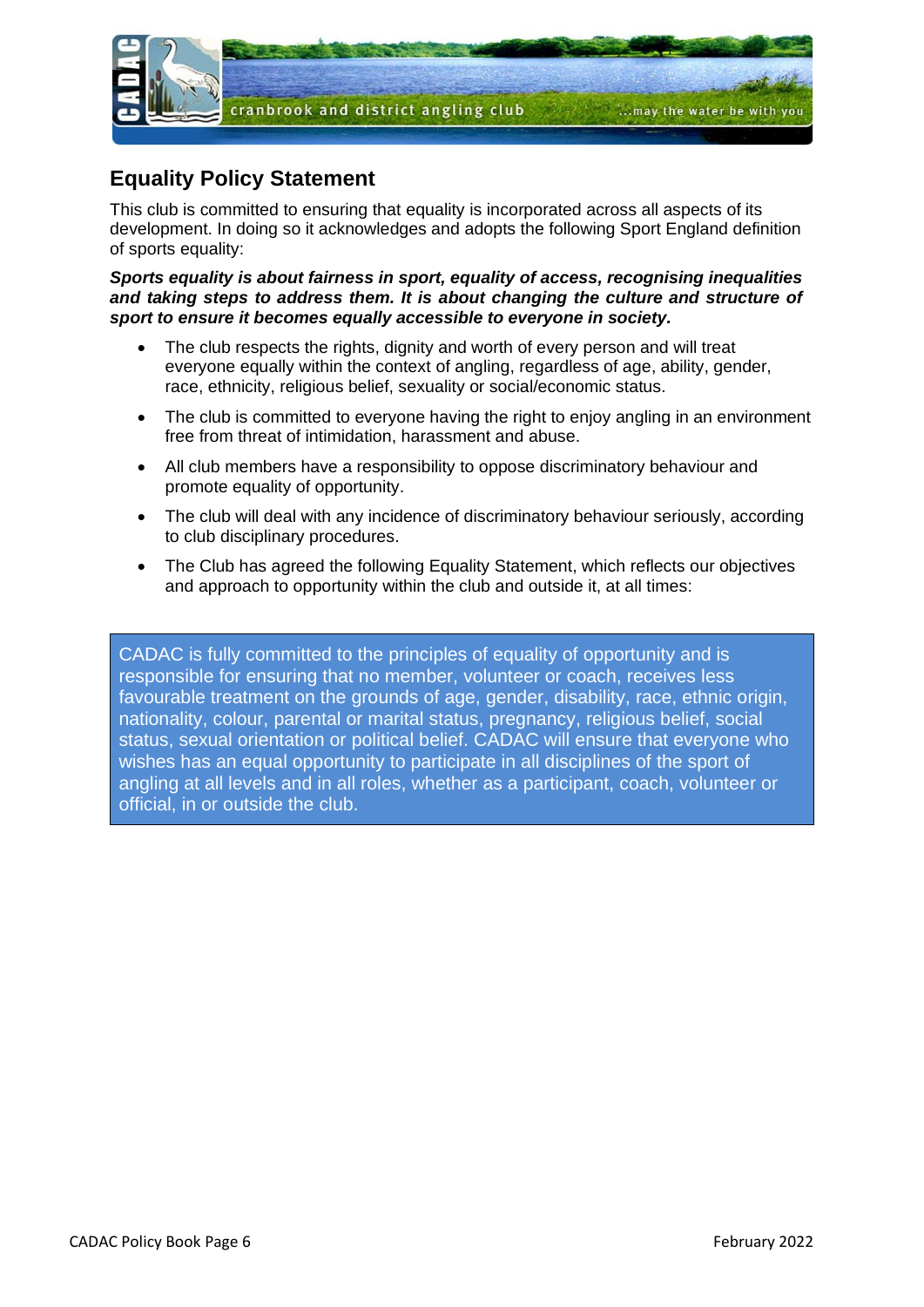

# **Equality Policy Application**

The Committee takes responsibility for the development of the policy and all Committee members should lead by example. Regular reviews of our implementation and success of the policy will be carried out on a regular basis.

Committee members will take their responsibilities seriously by promoting the policy and demonstrate their commitment by treating everyone with respect, consideration and without prejudice and to promote the same responsibilities to other members of the club.

### **To Demonstrate the Success of the Policy**

The Committee will visibly:

- Challenge unacceptable behaviours and create an ethos where complaints can be made without worry or concern of reprisal.
- Take firm action where unfairness or inconsistency exists.
- Demonstrate and promote considerate and fair behaviour.
- Treat those employed formally or on a volunteer basis by the club to carry out physical or sedentary work with dignity and respect and recognise their efforts.
- Encourage membership from all backgrounds. Achieve diversity targets.
- Demonstrate that the policy is meaningful by giving it due priority at meetings and in communications e.g. Newsletters.
- Ensure the membership understands the need for and shares good practice in achieving diversity.

### **Communication**

The policy will be accessible to all members of CADAC

Communicating the message is a key objective and CADAC will ensure all members, officers and other volunteers of CADAC are aware of:

- CADAC's Policies
- Government Policies
- The benefits of diversity and how this impacts on the work and activities of CADAC
- The benefits of communication to a wider audience
- Their role to play and responsibilities in promoting equality and diversity
- Legislation governing equality and diversity

The policy will be accessible on the club's website **[www.cranbrookanglingclub.co.uk](http://www.cranbrookanglingclub.co.uk/)**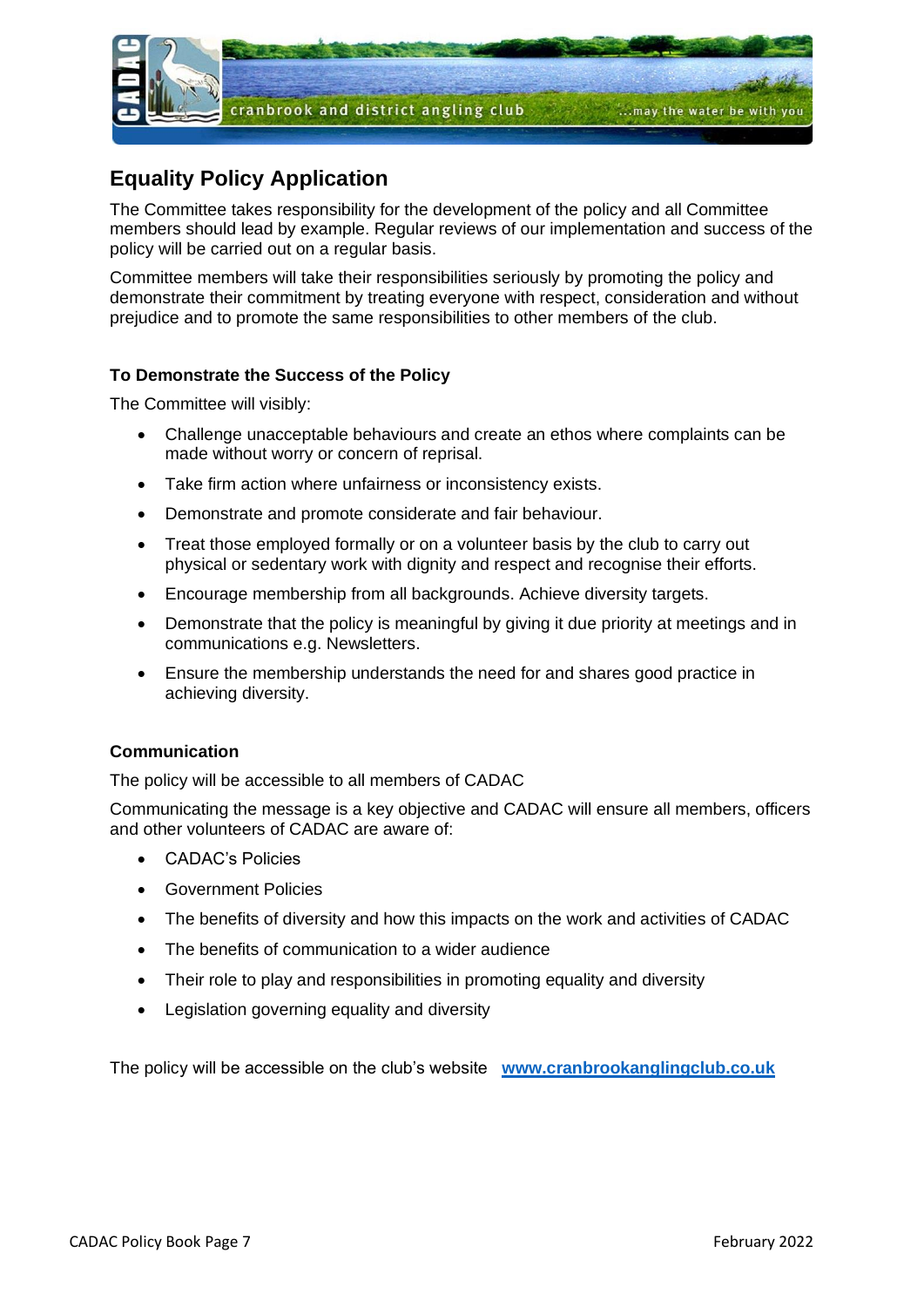

### **Complaints**

Persons feeling that the club has treated them unfairly and contrary to the policy should raise their concerns in writing to the Committee so that the matter can be investigated and addressed in a timely manner.

Contravention of the policy will be deemed to be a breach of Club Rules.

### **Review of the Policy**

The policy will be kept current and relevant. It will be reviewed regularly and any changes made annually at the Annual General Meeting or Extraordinary General Meetings.

The Committee will discuss at its Committee Meetings the policy and its implementation as a specific agenda item, its implications and report any need for revision via the Annual General Meeting.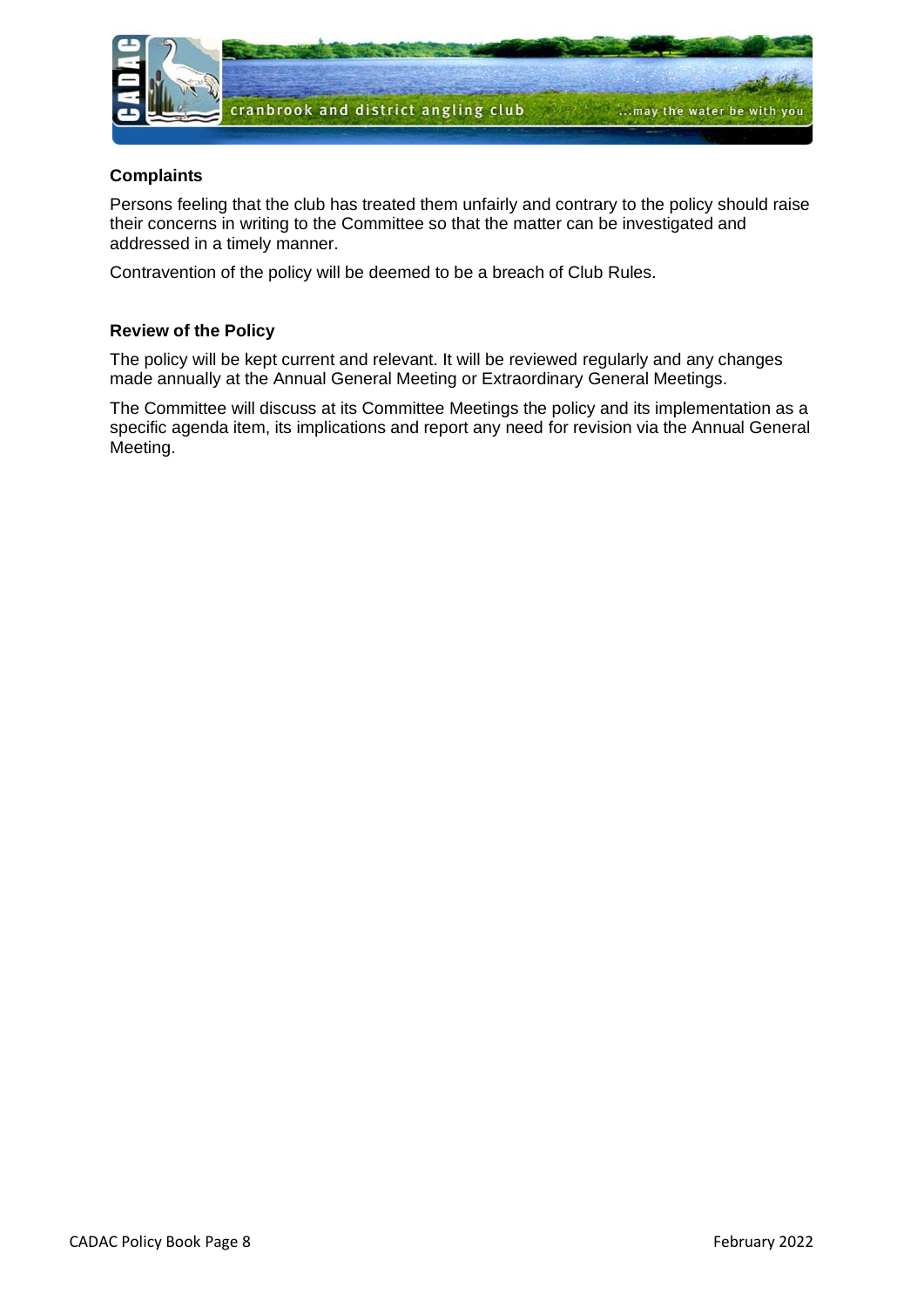

### **Facebook Policy Statement & Rules**

The club does it's best to keep Facebook safe, but we cannot guarantee it. We need your help to keep Facebook safe, which includes adhering to the following rules:

- 1. By using or accessing Cranbrook and District Angling Club Facebook pages Cranbrook and District Angling Club Facebook users agree to these rules.
- 2. Only current Cranbrook and District Angling Club members can have access to Cranbrook and District Angling Club Facebook pages and also have to be over 13 years of age.
- 3. Cranbrook and District Angling Club Facebook users can use Cranbrook and District Angling Club Facebook pages to share ideas, institutions and practices. Such discussion can promote debate and greater understanding of our club and fishing in general. Of course, we allow humour, satire or social commentary related to these topics, however, we urge people to be conscious of their audience when sharing this type of content and be mindful of Cranbrook and District Angling Club Facebook rules **before** posting on Cranbrook and District Angling Club Facebook pages.
- 4. Cranbrook and District Angling Club Facebook users will not post content that: is hate speech, threatening, or pornographic; incites violence; or contains nudity or graphic or gratuitous violence.
- 5. Cranbrook and District Angling Club Facebook users will not post content, which includes content that directly attacks people based on their: age, disability, race, ethnic origin, nationality, colour, parental or marital status, pregnancy, religious belief, social status, sexual orientation, political belief, sex, gender or gender identity, or serious disabilities or diseases.
- 6. Cranbrook and District Angling Club Facebook users will not use Facebook to do anything unlawful, misleading, malicious, or discriminatory.
- 7. Cranbrook and District Angling Club Facebook users will not use Cranbrook and District Angling Club Facebook to bully, intimidate, or harass any user.
- 8. Cranbrook and District Angling Club Facebook users have a responsibility to report any content which breach the Cranbrook and District Angling Club Facebook Rules to the Cranbrook and District Angling Club Committee.
- 9. The Cranbrook and District Angling Club committee reserve the right to remove any content posted on Cranbrook and District Angling Club Facebook pages.
- 10. The Cranbrook and District Angling Club committee reserve the right to remove users from the Cranbrook and District Angling Club Facebook pages at any time.
- 11. The Cranbrook and District Angling Club committee reserve the right to cancel Cranbrook and District Angling Club membership if Cranbrook and District Angling Club Facebook rules and or Facebook's own Terms or Polices are broken without the any recall to any refund of monies paid.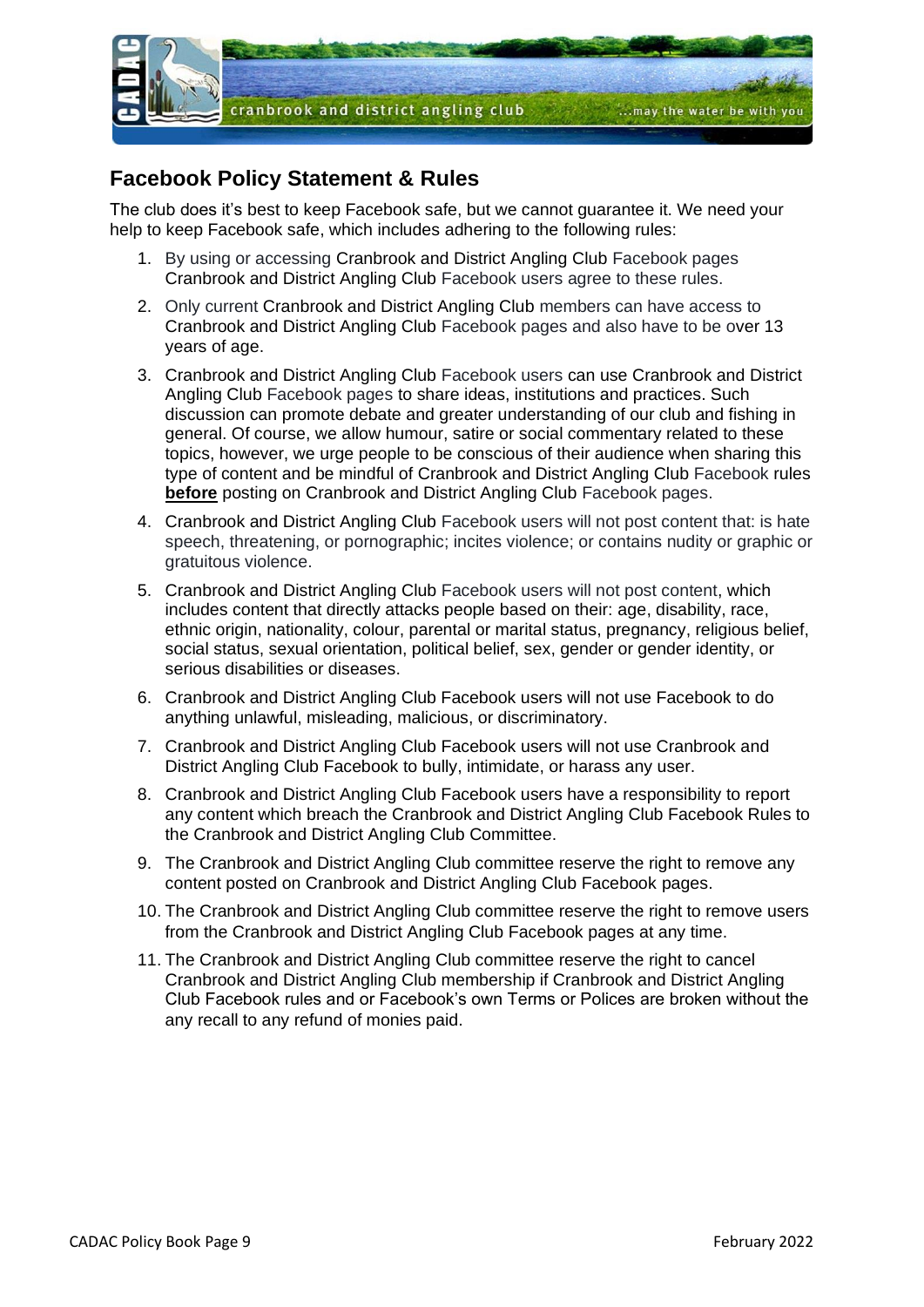

## **Privacy Policy Statement**

Cranbrook and District Angling Club is committed to protecting your privacy and this notice sets out how we handle and or process your personal data.

In this Privacy Notice the terms, 'Cranbrook and District Angling Club', 'CADAC', 'we', 'us' and 'our' are references to Cranbrook and District Angling Club having the address of 38 Jaggard Way, Staplehurst, Tonbridge, Kent, TN12 0LF.

This Privacy Notice sets out the basis on which any personal data we collect from you through our membership application process, social media, our website [\(www.cranbrookanglingclub.co.uk](http://www.cranbrookanglingclub.co.uk/) – the Site) or that you provide to us via other methods, will be processed by us. Please read the following carefully to understand our views and practices regarding your personal data and how we will treat it, including:

**What Information is being collected? What information is collected if you are a Committee member or Bailiff? What information is collected if you are a Water Owner? What do we do with the Information we receive? Data Retention Disclosure of Information Links to third party sites Security Data Protection Information Cookies Your Rights Contact Complaints**

Your privacy is important to us, and we are committed to keeping your information secure and managing it in accordance with our legal responsibilities under applicable data protection laws.

By accessing, browsing or otherwise using the Site you confirm that you have read and agreed to this Privacy Notice. If you do not agree with any part of this Privacy Notice, you should not use the Site.

We reserve the right to change the contents of the Site, including this Privacy Notice at any time, by posting such changes on the Site. It is your responsibility to familiarise yourself with the Privacy Notice regularly to ensure that you are aware of any changes. Your continued use of the Site following the posting of any such changes will constitute your acceptance of the revised Privacy Notice.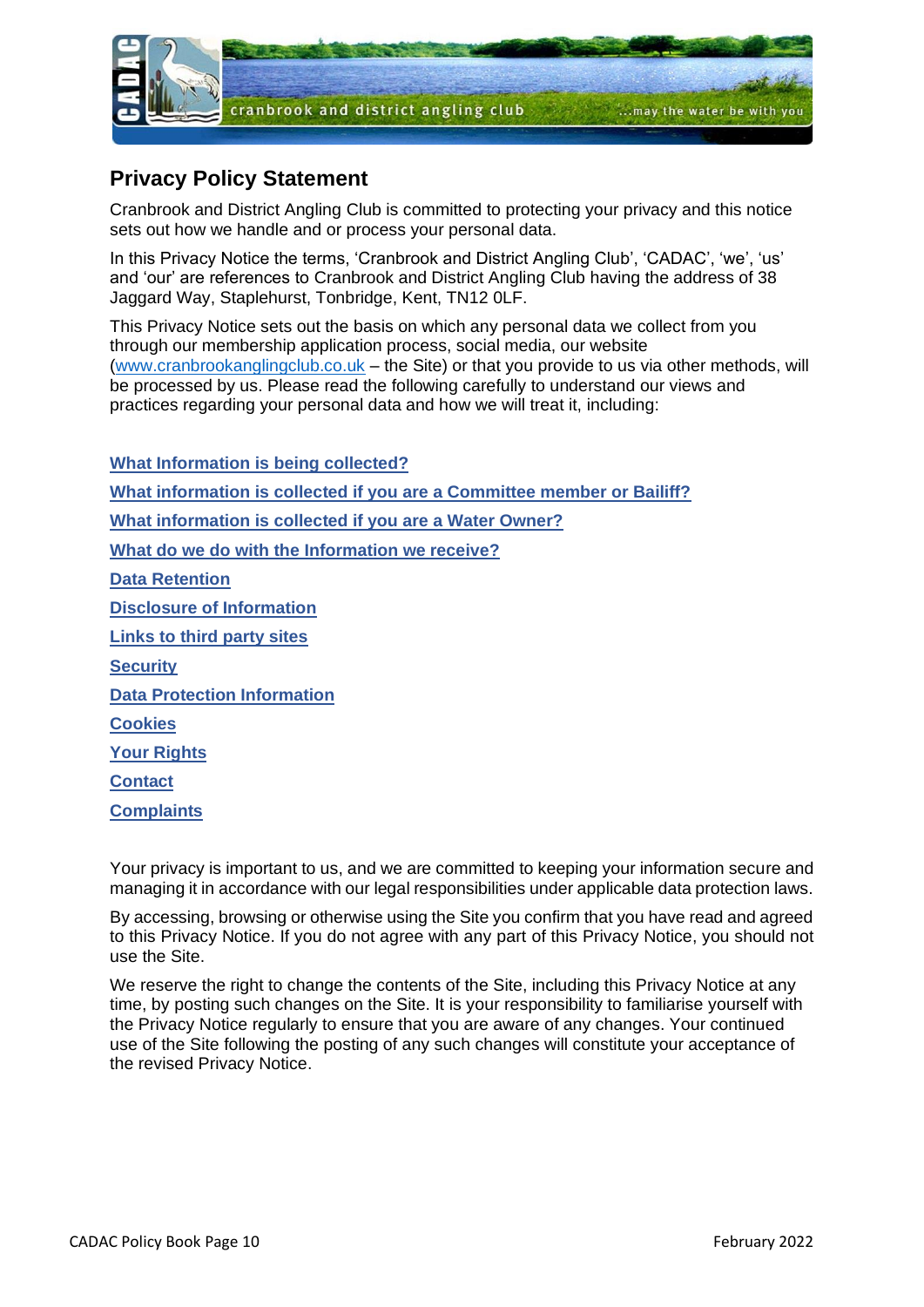

# **Privacy Policy Application**

### **What Information is being collected?**

We may collect personal information from you in connection with your membership and use of the Site or when you call us to enquire about club activities, including personal information such as:

• your full name, including your email address and telephone number when completing our membership form.

We may also collect additional information from you if you decide to join our club including personal information such as:

- the first line of your address and property postcode;
- an emergency contact number;
- your date of birth;
- your ethnicity;
- any disability;
- your payment details including the surname and post code of the account holder if you are paying for a membership using our BACS facility.

#### **What information is collected if you are a Committee member or Bailiff?**

We will not collect any more personal information than your membership.

#### **What information is collected if you are a Water Owner?**

We will collect the following personal information when we enter into an agreement or licence to fish:

- your full name, including your email address and telephone number, where appropriate
- your Company details including VAT number; where appropriate
- the first line of your address and property postcode;

#### **What do we do with the Information we receive?**

Your information will be used by us in connection with the following purposes:

- Providing you with your membership including membership and ID card
- Contact in the event of an emergency
- Junior coaching
- Contact to update you on upcoming club activities e.g. coaching, family days, Angling Trust events
- Report or contact you in the event of rule breaches
- Create a Water Agreement or Licence and share this with you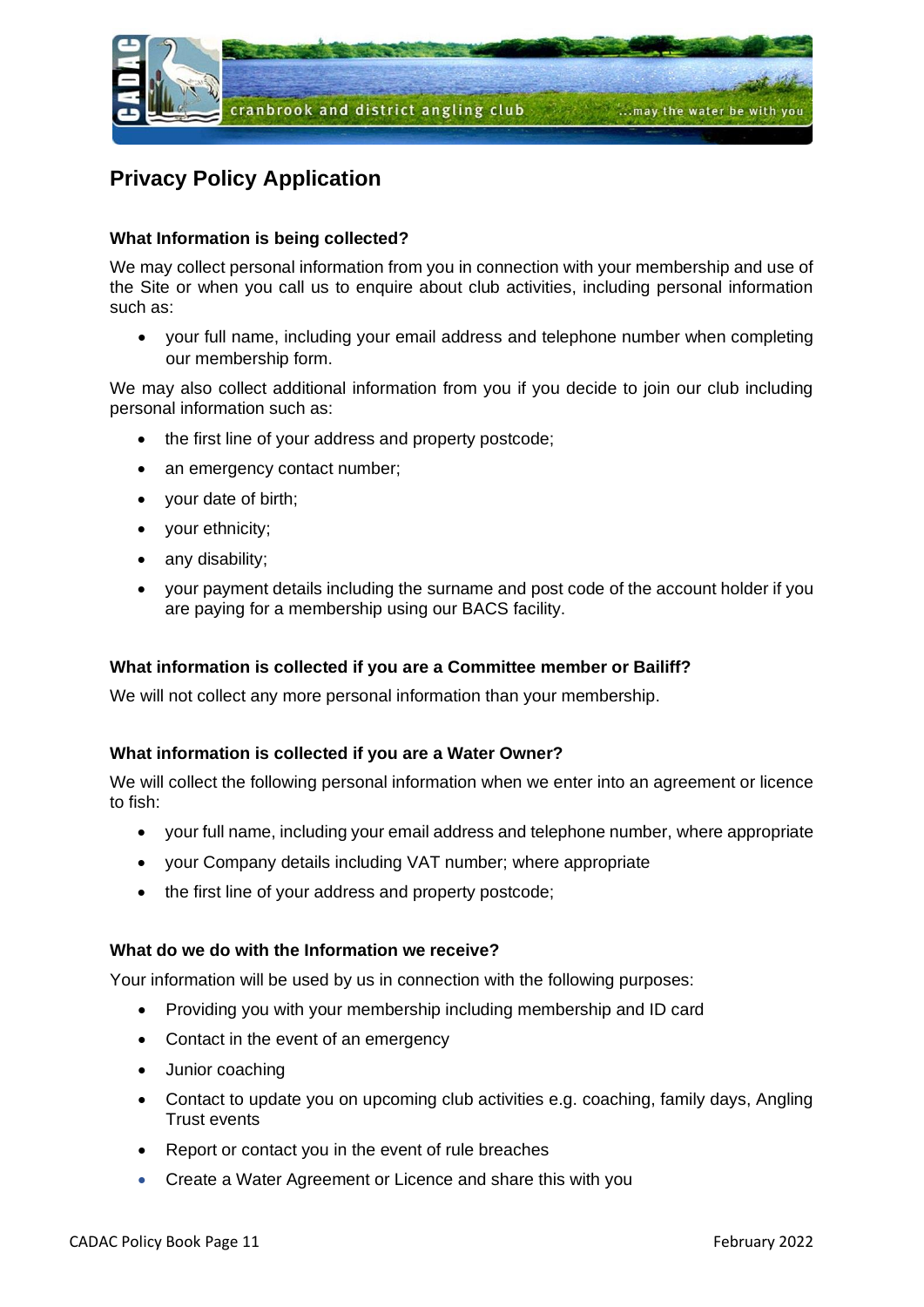

#### **Responding to your queries:**

• to help answer any questions which you have asked regarding club membership; and

#### **Improving our Site:**

- to analyse feedback and website usage data to keep improving the Site and search functionality; and
- to allow us to customise the content which is presented to you based on your likely interests.

#### **Legal and Regulatory Obligations:**

- to comply with applicable laws where we are obliged to retain and/or disclose certain information;
- to investigate or address claims or complaints relating to your membership

#### **Data Retention**

The personal information that you provide will be retained by us in accordance with applicable laws and our internal Data Security Policy. However, we will take reasonable steps to destroy or de-identify personal information we hold if it is no longer needed for the purposes set out above. We will only hold your personal information on our systems for as long as is necessary for the relevant purposes for which it was collected. A copy of our Data Security Policy is available on request.

#### **Disclosure of Information**

The information you provide to us will be held on our computers in the United Kingdom and will only be accessed by the following officers:

**Treasurer Membership Office Junior Membership Officer Administration Officer Secretary Child Welfare Officer**

We will not disclose your personal information to any third parties unless agreed by you in advance.

We will, however provide statistical analysis of our membership regarding age categories and gender, to the Angling Trust and the Environment Agency We expect such third parties to process any data disclosed to them in accordance with applicable law, including with respect to data confidentiality and security and have appropriate services agreements in place with each.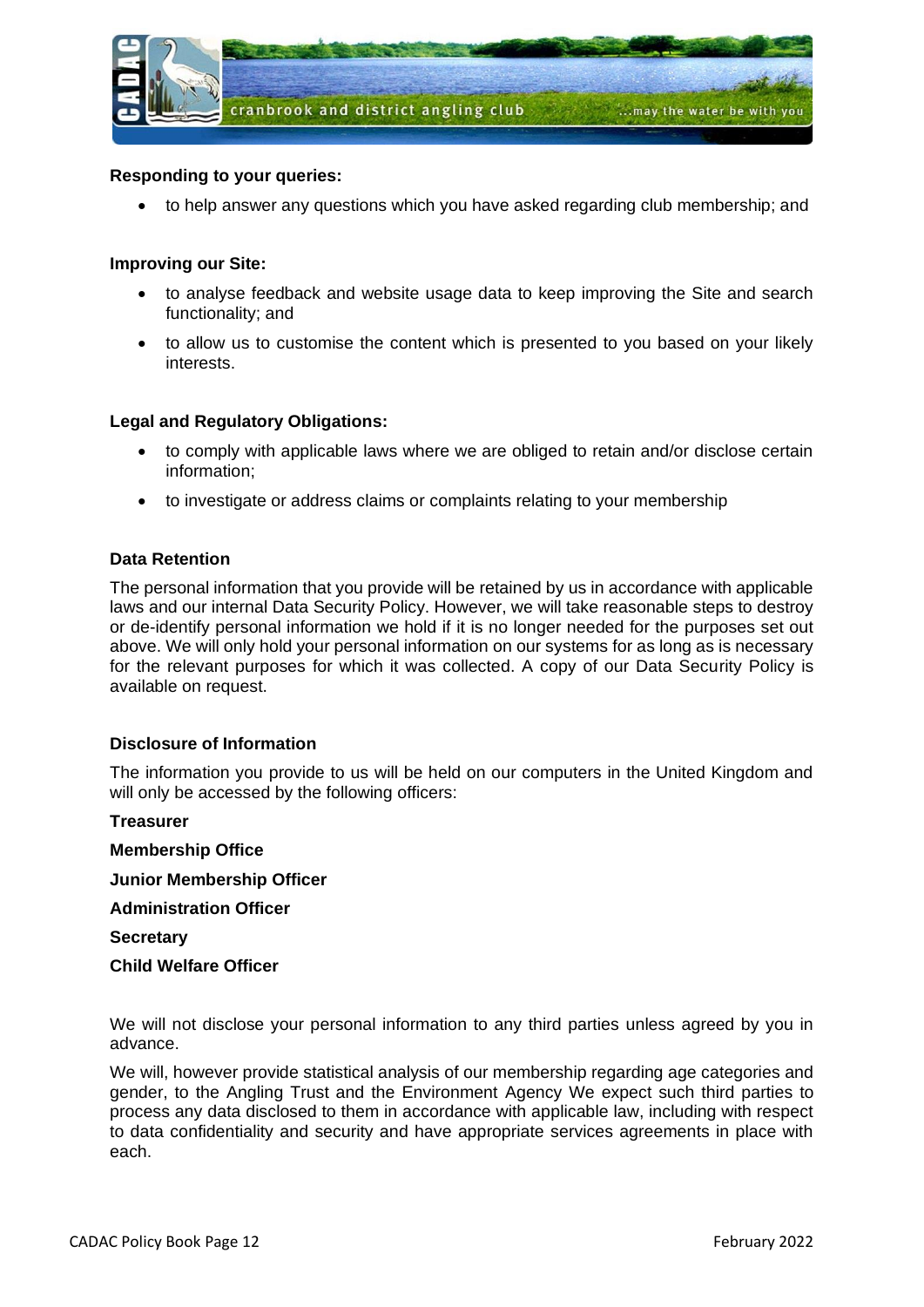

#### **Links to third party sites**

The Site may contain links to other sites. CADAC is not responsible for and accepts no liability for the content of other sites which are not under its strict control, in particular, we are not responsible for the protection and privacy of any information which you provide whilst visiting other websites and such sites are not governed by our Privacy Notice.

#### **Security**

We employ security measures which aim to protect the information provided by you from access by unauthorised persons and against unlawful processing, accidental loss, destruction or damage.

#### **Data Protection Information**

You can obtain further information about data protection laws by visiting the Information Commissioner's website at <https://www.gov.uk/data-protection>

#### **Cookies**

Cookies are text files containing small amounts of information which are downloaded to your personal computer, mobile or other device when you visit a website. Cookies are then sent back to the originating website on each subsequent visit, or to another website that recognises that cookie. Cookies are useful because they allow a website to recognise a user's device.

CADAC uses cookies on the Site to:

- track visits to the Site;
- obtain information about your preferences, online movements and use of the internet;
- carry out research and statistical analysis to help improve our content and services and to help us better understand our customer requirements and interests; and
- make your online experience more efficient and enjoyable.

The information we obtain from our use of cookies will not contain your personal data. There is a notice on our home page which describes how we use cookies and which also provides a link to this Privacy Notice. If you use the Site after this notification has been displayed to you, we will assume that you consent to our use of cookies for the purposes described in this Privacy Notice.

#### **Your Rights**

Provided you provided your surname and CADAC membership number, you can request copies of your personal information within our custody and control and details of how we use that information. If you think any of the personal information we hold about you is inaccurate, you may also request it is corrected or erased. You can request an electronic copy of your personal data be sent to you, should you wish. You also have a right to require us to stop processing your personal information and/or to withdraw your agreement to processing based on 'consent', unless we have a legal justification for doing so. If you have a complaint about how we have handled your personal information you may contact us using the details below and we will investigate your complaint.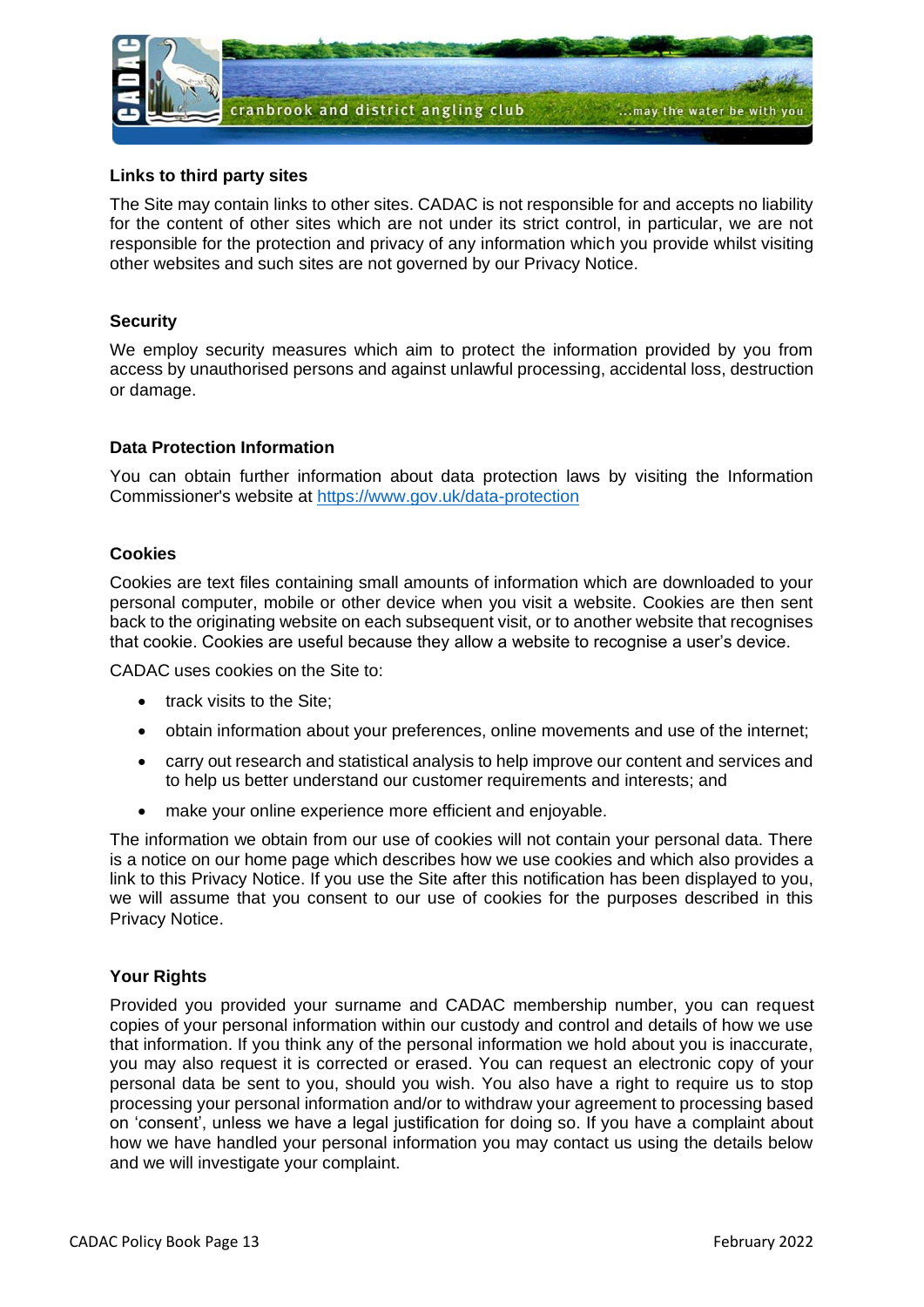

#### **Contact**

If you have any questions or comments about our Privacy Notice or if you wish to exercise your right to access, correction or erasure or your right to ask us to stop processing your information mentioned above please contact:

- E-mail: [cadacsecretary@outlook.com](mailto:cadacsecretary@outlook.com)
- Post: **Cranbrook and District Angling Club**

38 Jaggard Way **Staplehurst Tonbridge** Kent TN12 0LF

### **Complaints**

If you have any concerns or complaints as to how we have handled your personal data you may lodge a complaint with the UK's data protection regulator, the ICO, who can be contacted through their website at [https://ico.org.uk/global/contact-us/](https://eur02.safelinks.protection.outlook.com/?url=https%3A%2F%2Fico.org.uk%2Fglobal%2Fcontact-us%2F&data=02%7C01%7C%7C004877df24c24920872a08d5716eb8d6%7C84df9e7fe9f640afb435aaaaaaaaaaaa%7C1%7C0%7C636539642714304148&sdata=o%2BmhfPDsvrqqXWC7UjuEp%2FOxIY6qGE9%2BnyyamhoHhks%3D&reserved=0) or by writing to Information Commissioner's Office, Wycliffe House, Water Lane, Wilmslow, Cheshire, SK9 5AF